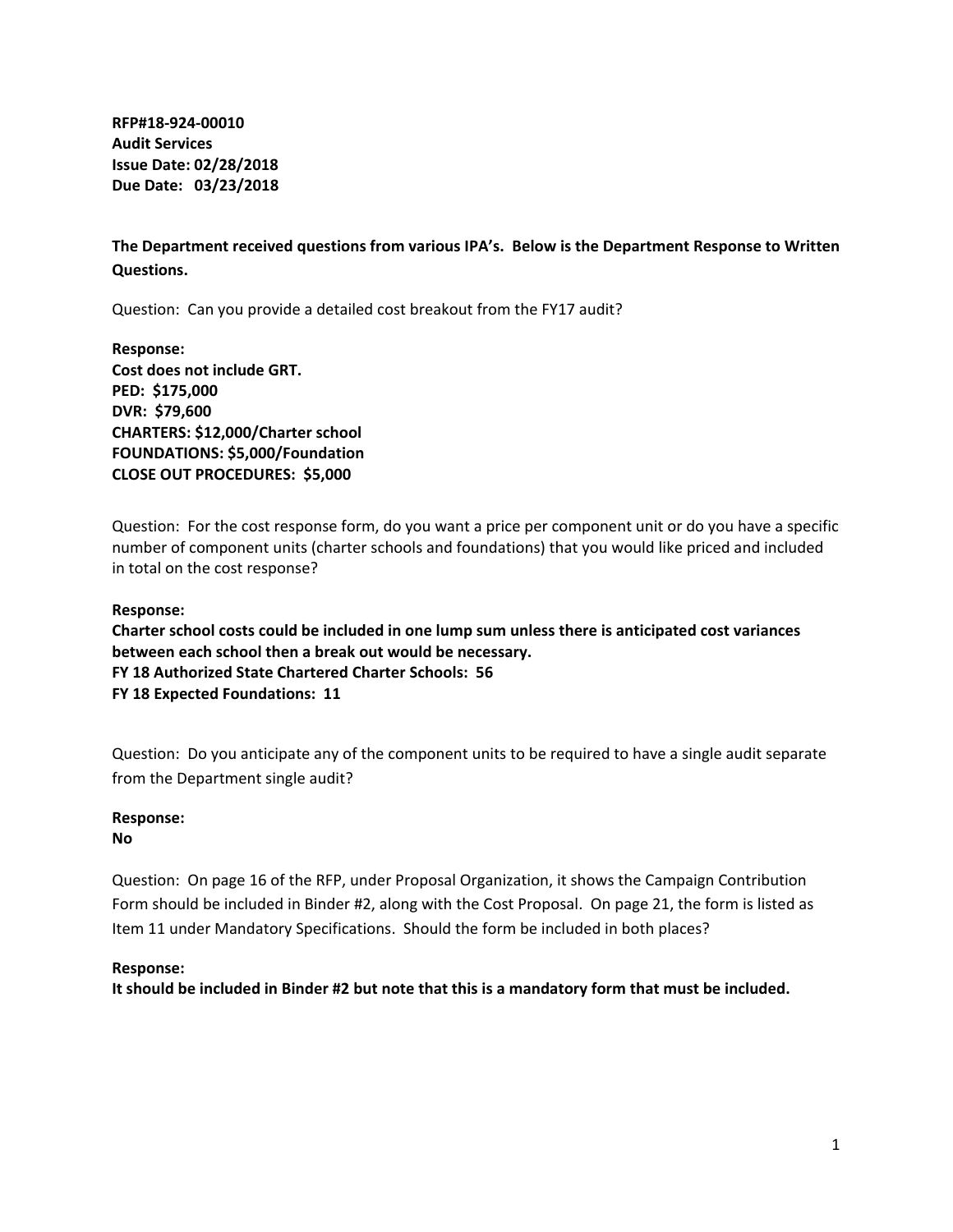Question: How many charter schools has the PEC approved over the next two years?

# **Response: FY 2018: 56 FY 2019: Approximately the same as FY 2018 +/‐ 5**

Question: How many charter schools and charter school foundations does this audit encompass?

# **Response: FY 18 Authorized State Chartered Charter Schools: 56 FY 18 Expected Foundations: 11**

Question: Do the charter schools and the foundations use the same financial reporting software?

# **Response:**

**No**

Question: Has PED issued oversight reports on the charter schools?

# **Response:**

**No**

Question: Does PED provide timelines associated with the close out process to the charter schools?

# **Response:**

**Yes**

Question: How many auditors were onsite at a time, and are there preferred fieldwork dates and times?

# **Response:**

**The amount of members varied at times throughout the audit. All together there were approximately** 6 at PED and approximately 4 at DVR. Interim has been performed in July & August. Final is in **September & October. PED requests at least 2 weeks to review the entire draft of financial statements before submission to the SAO.** 

Question: What is the department's expectations for partner/manager time?

# **Response: The Department expects: Partner representation at weekly status meetings and 2‐3 times a week. Manager representation at weekly status meetings and 2‐3 times a week.**

Question: Are the Charter Schools on consistent software or are they multiple software?

# **Response:**

**Charter schools use different software(s).**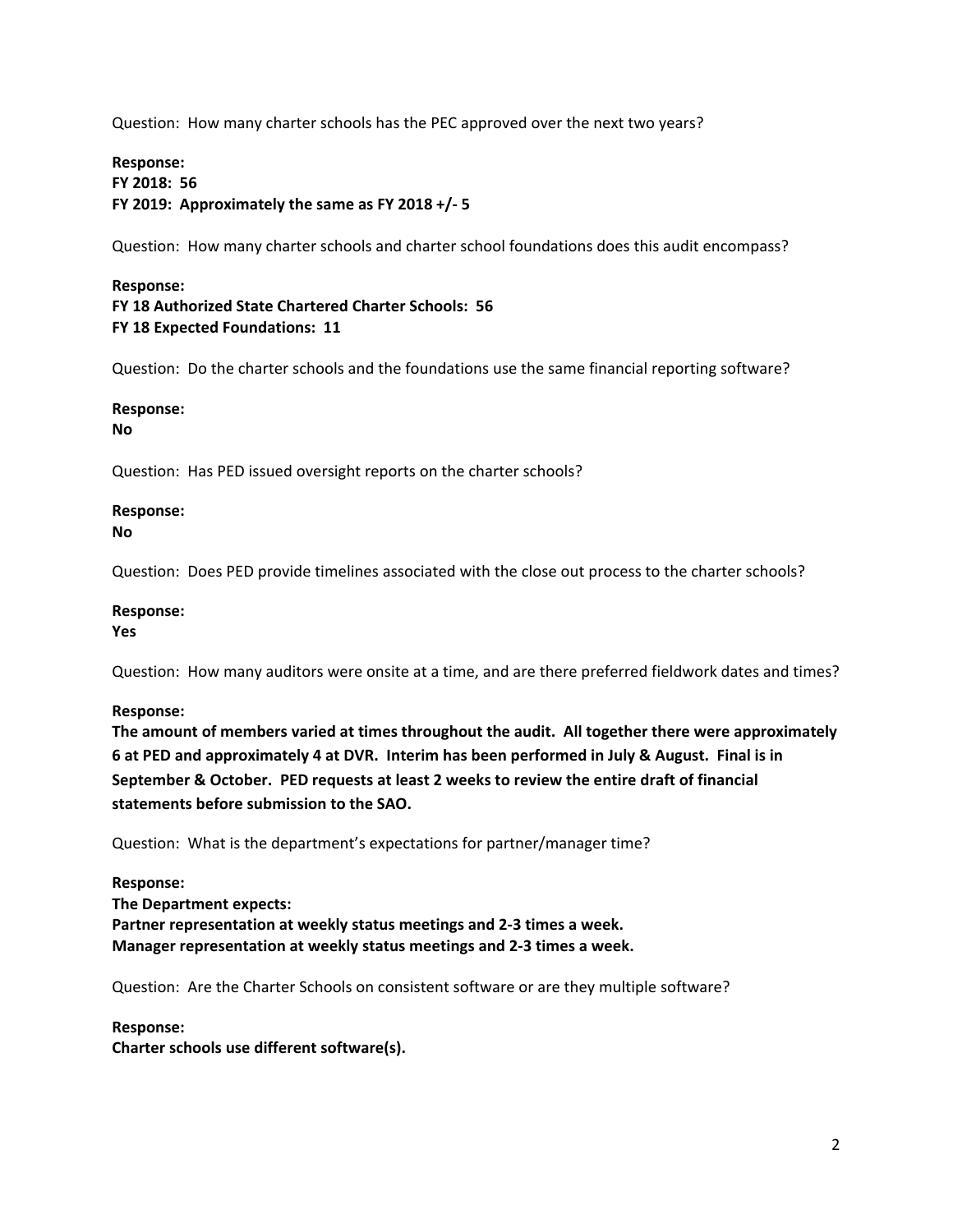Question: Does PED have dedicated IT staff on site?

# **Response:**

# **PED has an IT Department.**

Question: Were there significant changes to Federal Programs?

# **Response:**

**No**

Question: Are there any specific PED requirements at the charters schools or initiative that require additional testing?

# **Response:**

**Identification of requirements or initiatives that require additional testing will be communicated at the entrance conference.** 

Question: Has PED received any correspondence from the federal government on issue in any of their federal programs—i.e. copies of any audits or oversights performed besides last year's audit?

#### **Response: No**

Question: Was there any significant budget cuts in any of the programs or operationally during the FYE 2018?

# **Response:**

# **No**

Question: If we were or used a subcontractor, would the subcontractor need to provide forms such as the Campaign Contribution Disclosure Form, NM Employees Health Coverage Form, Reference Form, and Peer Review Report?

# **Response:**

**Yes**

Question: Was there any significant turnover related to key personnel or grants managers?

# **Response:**

**No**

Question: When could a contract be approved? Before July 1, 2018?

# **Response:**

**Contract typically is approved before July 1.**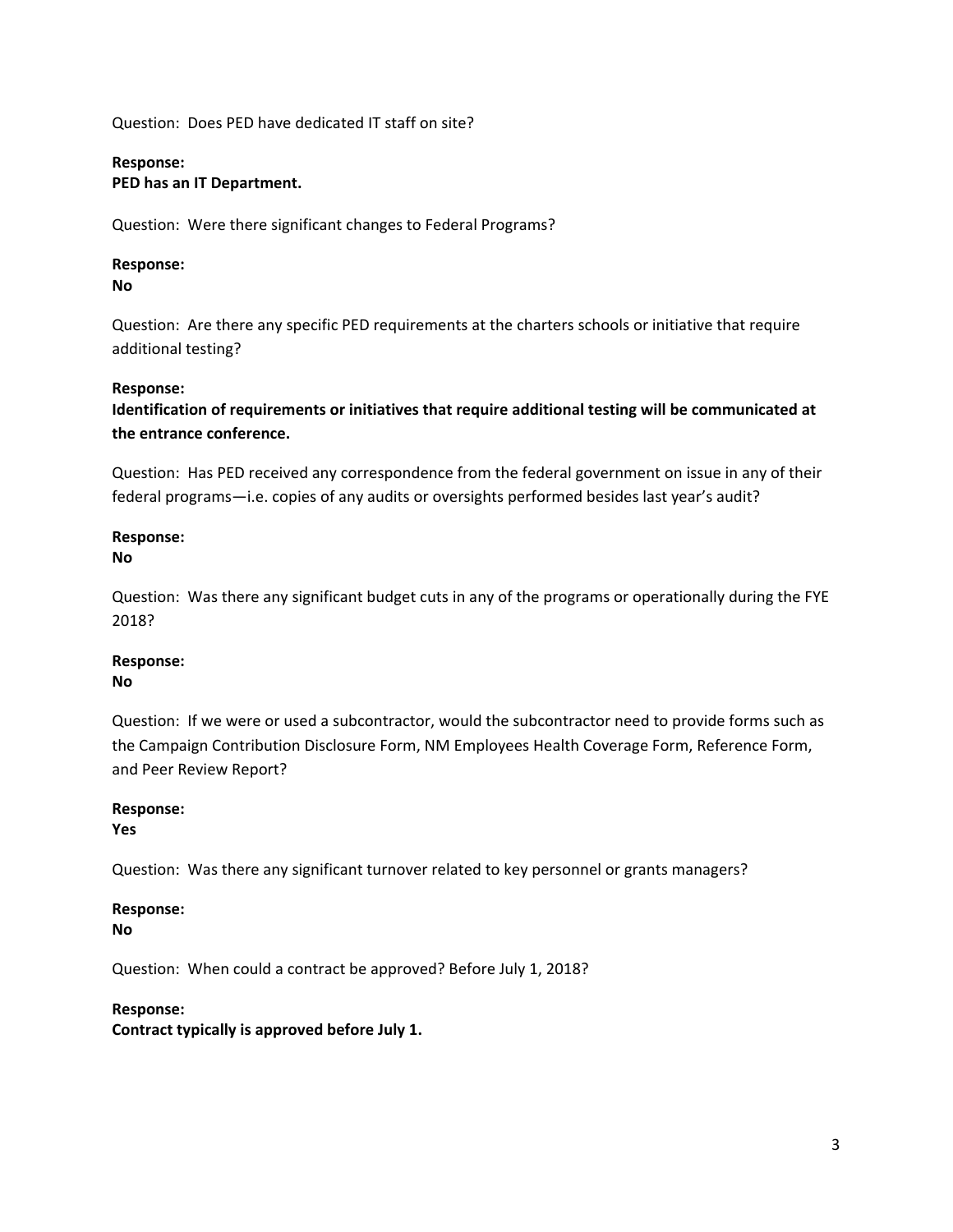Question: Can interim work be scheduled before June 1 even if a contract is not in place?

# **Response:**

# **No**

Question: Would a final trial balance be available upon DFA closing date expected to be end of July or mid to late August?

# **Response:**

**Final Trial Balances are provided when final testwork is peformed.** 

Question: Are there significant changes in the accounting department for FY?

# **Response:**

**No changes at PED. DVR has had a change in CFO.** 

Question: Is PED SHARE general ledger in agreement with prior year audit? For both modified accrual and full accrual?

# **Response:**

**Yes**

Question: Are beginning fund balances and net position balances in agreement with prior year audit?

# **Response:**

# **Yes**

Question: Has MOE requirements for special education for current year been met? Are there outstanding matters in relation to federal funding? Are there internal controls to ensure IDEA B ‐ MOE is calculated and reported to the Feds timely?

# **Response:**

**MOE procedures will be discussed with IPA once contract is in place.** 

Question: Is there internal documentation of transaction cycles and policies and procedures of key functions (internal controls)?

# **Response:**

**Yes**

Question: Are there significant 2018 legislative changes to the operations of PED or to the funding formula?

# **Response:**

**No**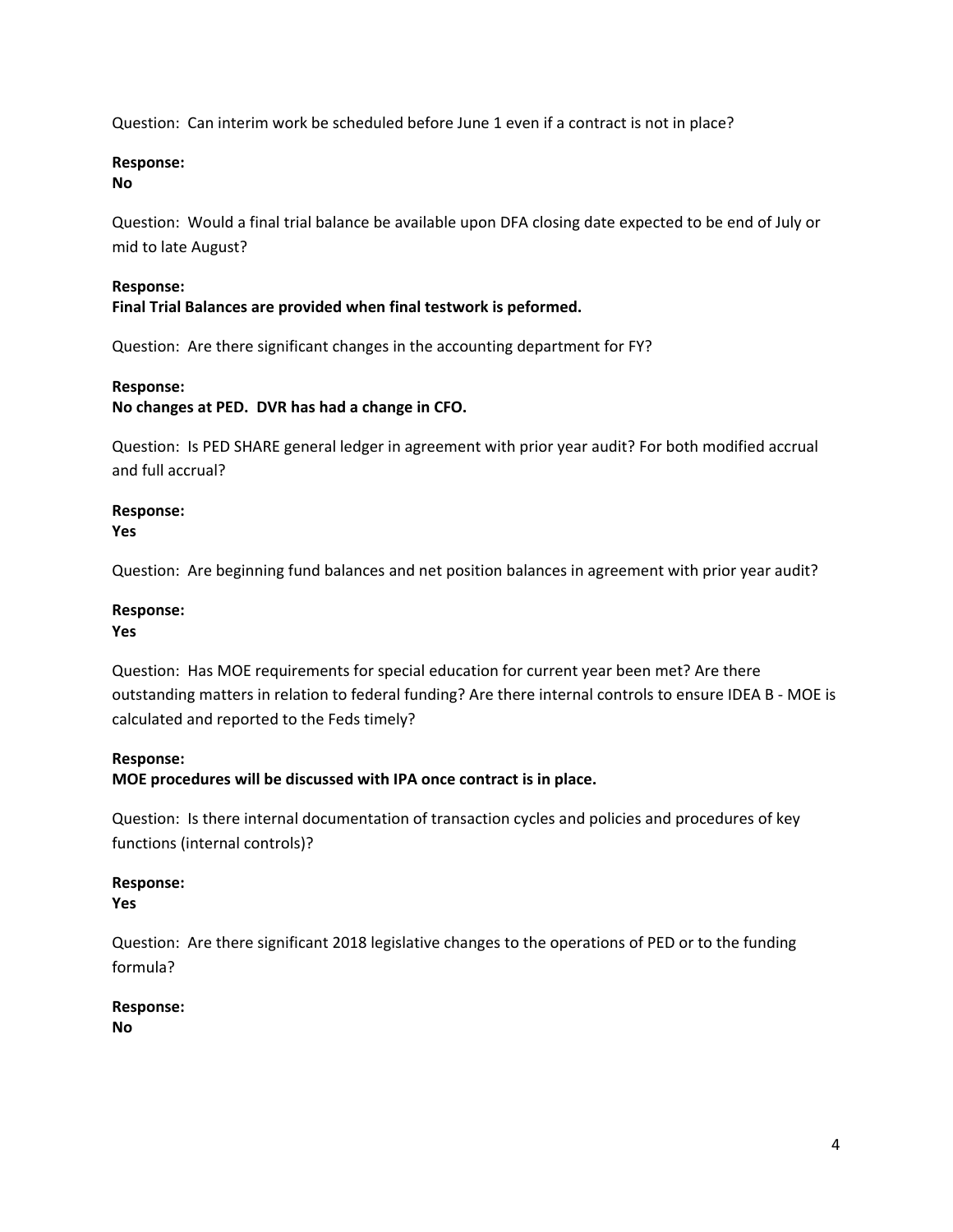Question: Could a preliminary SEFA be drafted allowing earlier start on single audit?

# **Response:**

# **A Preliminary SEFA could be available during interim work.**

Question: Are there oversight audits of Charter Schools available performed by PED or by a CPA contractor?

# **Response:**

# **The Charter School Bureau provides oversight to state chartered charter schools.**

Question: How many charter schools re‐chartered with APS or other school districts on or before the beginning of FY18 that will not be included with PED this year?

# **Response:**

**Only State Chartered charter schools are considered component units of the PED. FY 18 Authorized State Chartered Charter Schools: 56 FY 18 Expected Foundations: 11**

Question: How many new schools have a newly approved charter granted which would be new to PED in FY18?

# **Response:**

**One new charter school approved for opening in FY18.**

Question: Have any charter schools had their charters revoked during FY18?

# **Response:**

# **Two charters closed during FY18.**

Question: How many foundations are there in connection with the 63 charter schools from FY17?

# **Response:**

# **Eleven**

Question: Has PED performed a periodic closing of its books during the year in some manner and would information schedules be prepared by PED and available at agreed upon dates?

# **Response:**

# **PBC's will be available to the selected IPA.**

Question: Does PED prepare all financial statement footnote and supplementary schedules/tables (in Excel) or does the auditor?

# **Response:**

**PED provides PBC's to assist the IPA for footnote preparation.**